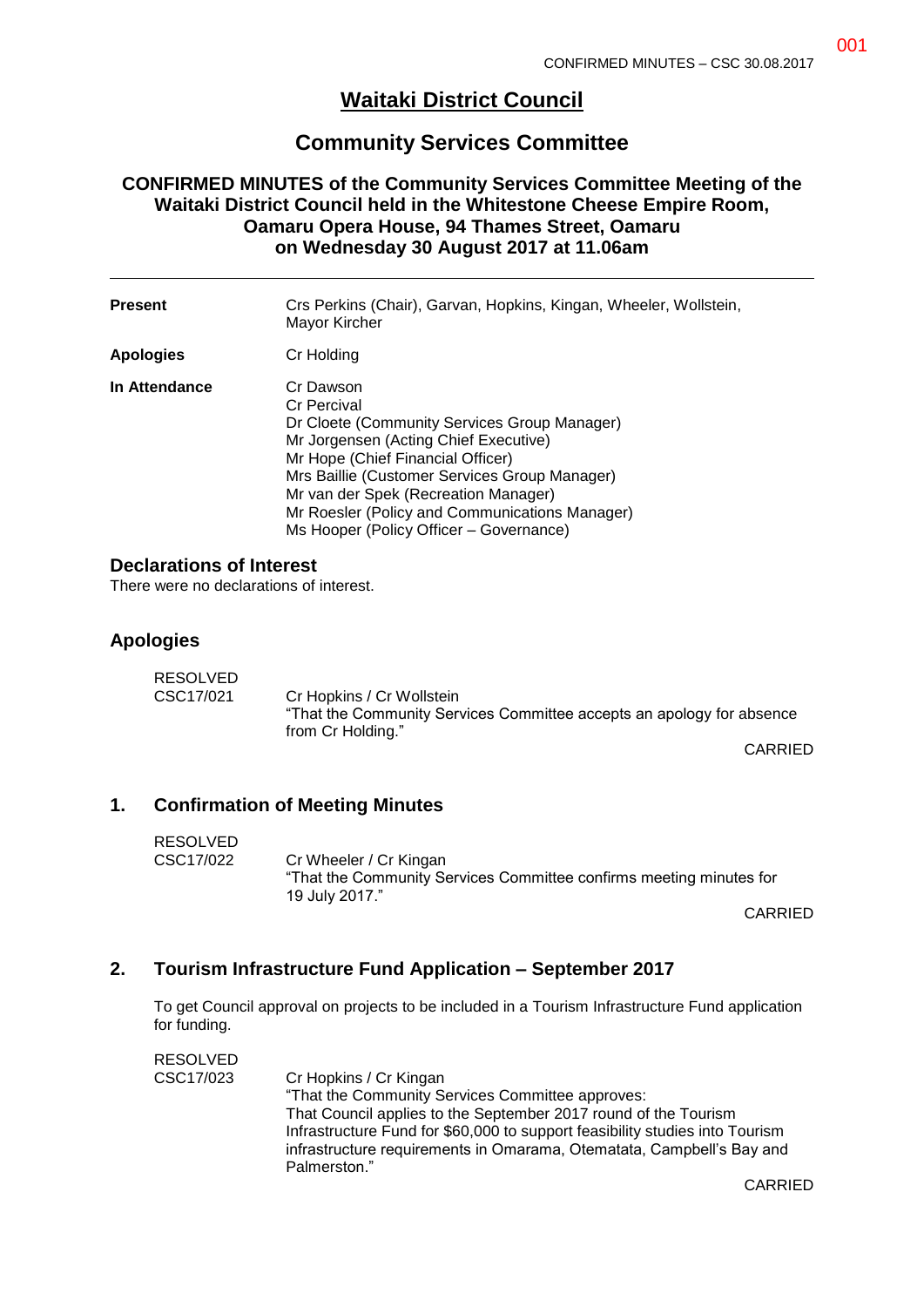## **3. Craig Fountain Restoration**

To restore Craig Fountain to working condition as a feature of the Oamaru Public Gardens.

| <b>RESOLVED</b> |                                                                         |
|-----------------|-------------------------------------------------------------------------|
| CSC17/024       | Cr Hopkins / Cr Wollstein                                               |
|                 | "The Community Services Committee recommends:                           |
|                 | That Council approves up to \$75,000 from the 'PT Mulligan bequest' and |
|                 | \$90,000 from other bequests (Oamaru Public Gardens-related) to restore |
|                 | Craig Fountain to working condition."                                   |
|                 | <b>CARRIED</b>                                                          |

## **4. Plan for Toilets and Dump Stations 2018 – 2028**

To accept the 'Plan for public toilets and dump stations 2018-2028' for consultation with the community as part of Council's Long Term Plan.

RESOLVED CSC17/025 Cr Hopkins / Cr Wollstein "That the Community Services Committee recommends: That Council accepts the 'Plan for public toilets and dump stations 2018-2028 for consultation with the community as part of Council's Long Term Plan."

CARRIED

### **5. BMX Track Feedback**

To update Council on BMX track progress and present community feedback.

| <b>RESOLVED</b> |                                                                         |  |
|-----------------|-------------------------------------------------------------------------|--|
| CSC17/026       | Cr Kingan / Cr Wollstein                                                |  |
|                 | "That the Community Services Committee recommends:                      |  |
|                 | That Council:                                                           |  |
|                 | $\overline{a}$ and $\overline{a}$ and $\overline{a}$ and $\overline{a}$ |  |

- 1. Notes progress to date.
- 2. Receives the community feedback.
- 3. Approves construction of parking on the landfill site adjacent to Selwyn Street, as indicated in Attachment Three, with a maximum expenditure of \$15,000."

CARRIED

#### **6. 12 Ranfurly Street, Kurow**

- 1. To prevent the improvements at 12 Ranfurly Street, Kurow from falling into disrepair and becoming a Council liability.
- 2. To provide funds for community recreation purposes.

RESOLVED

CSC17/027 Cr Hopkins / Mayor Kircher

"That the Community Services Committee recommends: That Council:

- 1. Notes no submissions were received to the public notice advising that Council intends to revoke reservation of 12 Ranfurly Street, Kurow under the Reserves Act 1977.
- 2. Confirms its previous resolutions to:
	- a. Request the Department of Conservation to revoke reservation and dispose of 12 Ranfurly Street, Kurow.
	- b. Remove the recreation designation for 12 Ranfurly Street, Kurow in the District Plan."

CARRIED